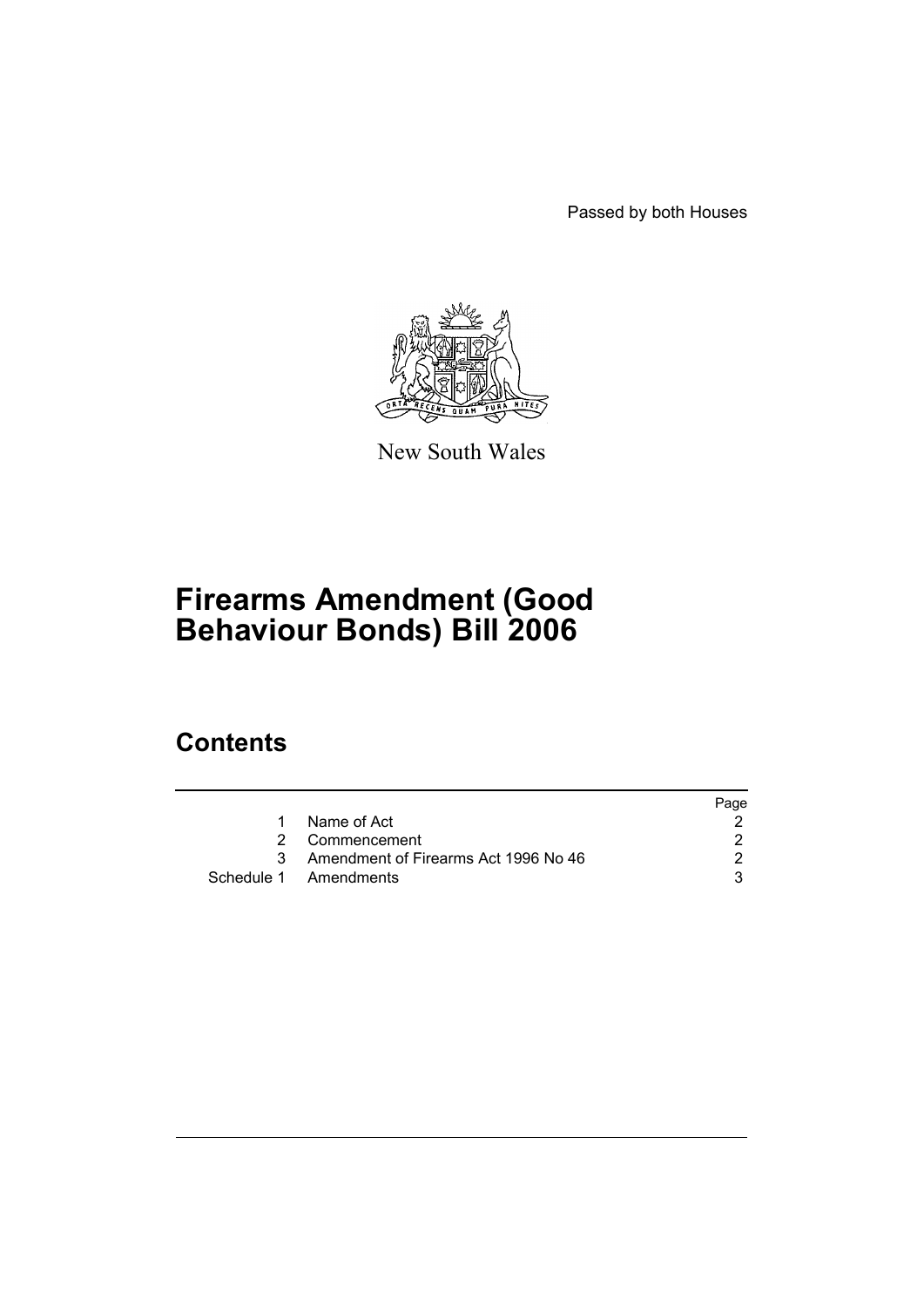*I certify that this PUBLIC BILL, which originated in the LEGISLATIVE COUNCIL, has finally passed the LEGISLATIVE COUNCIL and the LEGISLATIVE ASSEMBLY of NEW SOUTH WALES.*

*Legislative Council 2006* *Clerk of the Parliaments*



New South Wales

# **Firearms Amendment (Good Behaviour Bonds) Bill 2006**

Act No , 2006

An Act to amend the *Firearms Act 1996* to limit the disqualification of persons subject to good behaviour bonds from holding firearms licences or permits or from dealing in firearms.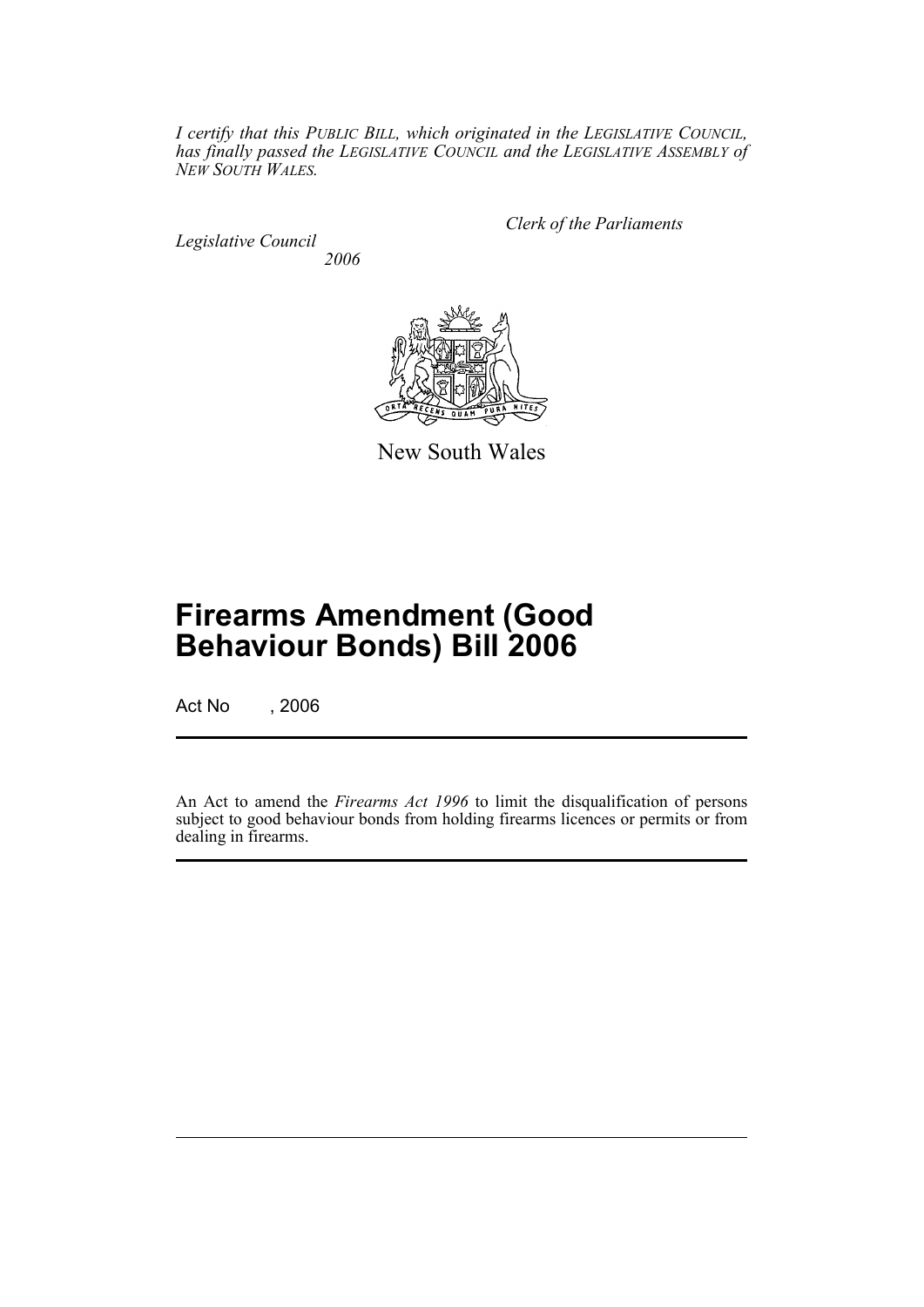#### **The Legislature of New South Wales enacts:**

#### **1 Name of Act**

This Act is the *Firearms Amendment (Good Behaviour Bonds) Act 2006*.

#### **2 Commencement**

This Act commences on the date of assent.

#### **3 Amendment of Firearms Act 1996 No 46**

The *Firearms Act 1996* is amended as set out in Schedule 1.